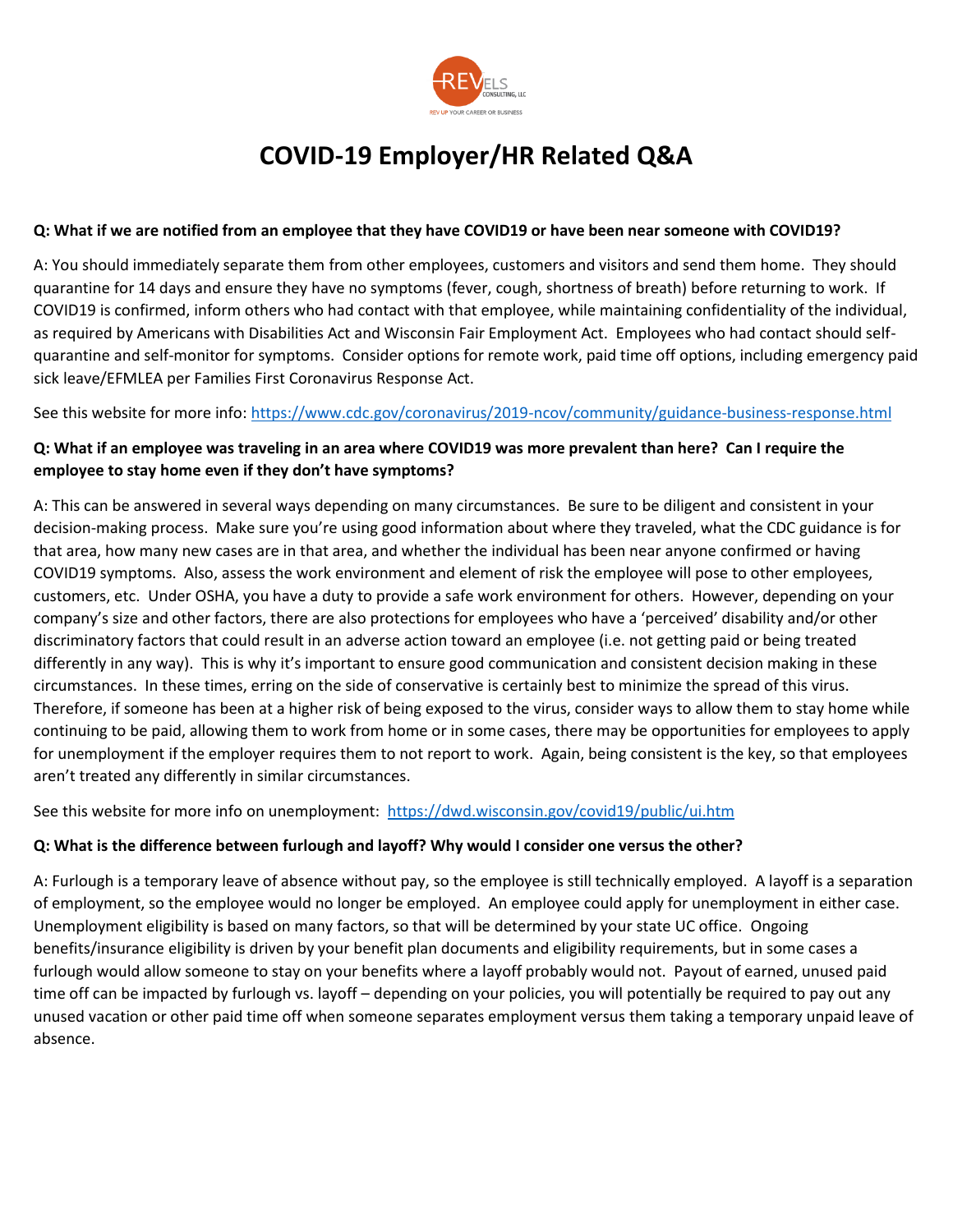

## **Q: If employees were already furloughed before April 1st, does FFCRA apply?**

No, FFCRA isn't effective until April 1, 2020, so if employees were not employed or had no work available on or after that date, paid sick leave nor paid EFMLEA would apply.

See this website for more info on FFCRA:<https://www.dol.gov/agencies/whd/pandemic/ffcra-questions>

# **Q: If we furloughed employees, but would like to bring them back under funding from Payroll Protection Act, would that be allowable?**

Anytime you furlough employees, you can bring them back at any time. You should consult with an SBA lender and tax advisor on the eligibility and details related to SBA loans and Employee Retention Credit.

See this link for more info on SBA loans:

[https://www.uschamber.com/sites/default/files/023595\\_comm\\_corona\\_virus\\_smallbiz\\_loan\\_final.pdf](https://www.uschamber.com/sites/default/files/023595_comm_corona_virus_smallbiz_loan_final.pdf)

See this website for more info on Employee Retention Credit[: https://www.irs.gov/newsroom/faqs-employee-retention-credit](https://www.irs.gov/newsroom/faqs-employee-retention-credit-under-the-cares-act)[under-the-cares-act](https://www.irs.gov/newsroom/faqs-employee-retention-credit-under-the-cares-act)

#### **Q: If I furloughed or laid off employees and bring them back, does FFCRA will apply?**

Yes, if employees return after April 1 and your business must offer emergency paid leave, and if the employee is eligible, they could qualify for one of the qualifying reasons for leave after they return to work.

See required posting: https://www.dol.gov/sites/dolgov/files/WHD/posters/FFCRA\_Poster\_WH1422\_Non-Federal.pdf Please note: there is a different poster for federal employers; private sector employers must have 500 or less employees, and health care workers and emergency responders are excluded from FFCRA

# **Q: If an employee is given paid leave under FFRCA, who determines the additional 10-week benefit especially as selfquarantine is 14 days?**

The additional 10 weeks is only applicable to #5 - employee is caring for his or her child whose school or place of care is closed (or child care provider is unavailable) due to COVID-19 related reasons. Therefore, it isn't related to any of the other leave reasons nor the quarantine periods. The other reasons are only applicable to the 80 hours of emergency paid sick leave.

## **Q: Can I offer benefits to furloughed employees? Can I help pay for their co-pay?**

A: It depends on your benefits plans and policies, but typically yes. You have the option to assist with premium payments or to ask for employees to pay their portion in some other way (post-tax payment or payroll deduction upon return), it's really up to the employer to make those decisions, as long as they are done consistently. You should consult with your benefits service representatives.

#### **Q: Will FFCRA still apply when school has ended?**

A: Many of the reasons people are eligible for FFCRA will still apply once school has ended, including those that have no child care available. There will be documentation requirements, per IRS guidelines, for all the tax credits. Be sure to understand the documentation rules.

See this website for more info (particularly #44): [https://www.irs.gov/newsroom/covid-19-related-tax-credits-for-required](https://www.irs.gov/newsroom/covid-19-related-tax-credits-for-required-paid-leave-provided-by-small-and-midsize-businesses-faqs)[paid-leave-provided-by-small-and-midsize-businesses-faqs](https://www.irs.gov/newsroom/covid-19-related-tax-credits-for-required-paid-leave-provided-by-small-and-midsize-businesses-faqs)